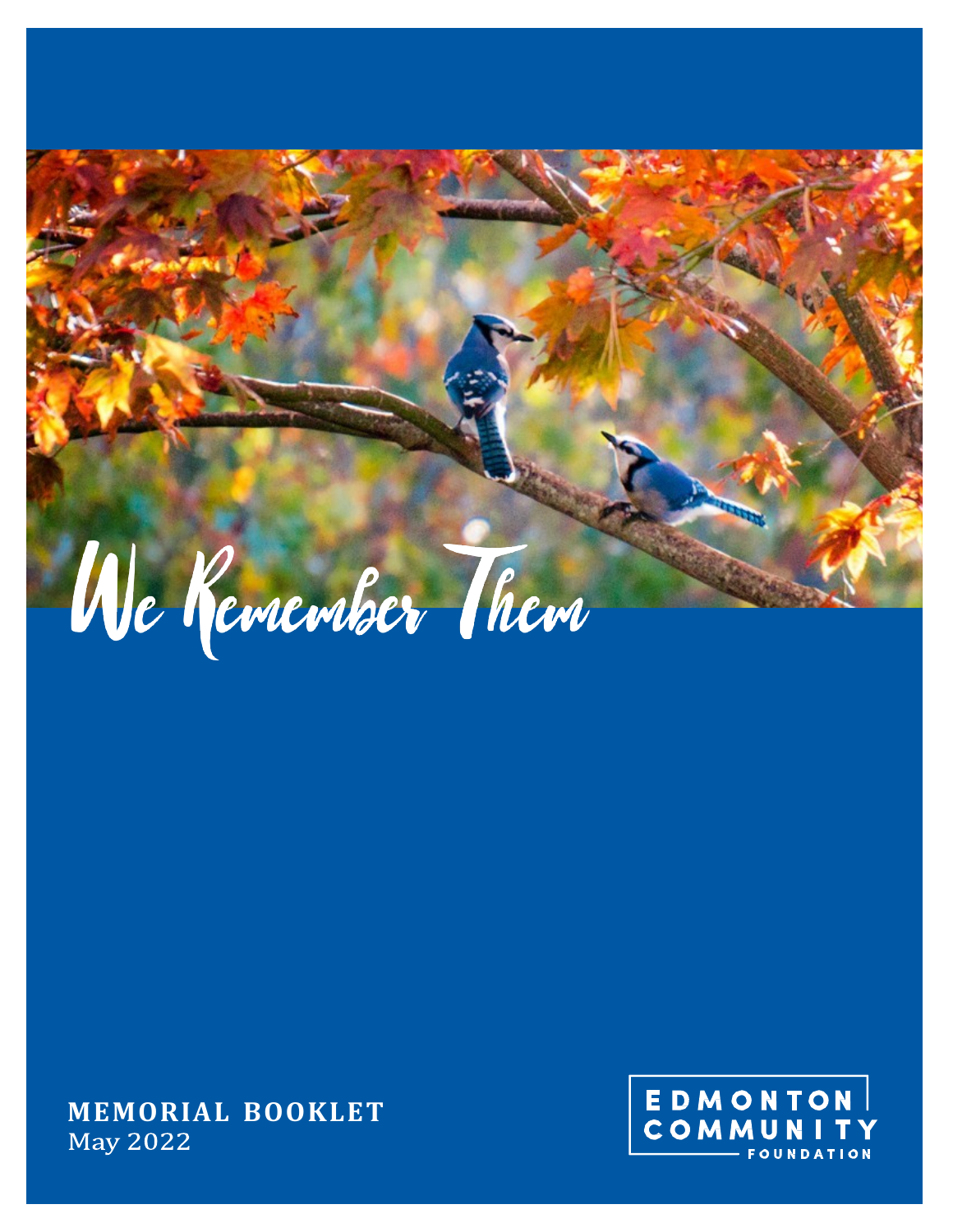## **~ A ~** Linda Abbott Gordon Samuel Adam Gwen Adams Doreen Adler Sidney (Sid) Adler Doreen Al-Adra Dr. Keith Albinatii Oom Albert Donald Alexander James David Joseph Alexander Betty Lou Allan Dorothy Allan Edward (Ted) Burritt Allan Jim Allan Sheila Allan Charles Allard Graheme Allen Jane Allin Nicki Allsup Anne Altmann Hans Altmann Peter Ambrose Gerard Amerongen Albert (Al) James Anderson Carl W. Anderson Jean Grey Anderson John Kenneth Anderson Orlene Anderson

A. Andrekson

Margaret Andrekson Sally Andrekson Bill Andrusiak John Andrusiak Mary Rose Andrusiak Michael Andrusiak Mike Andrusiak Margaret Ankrekson Hermann Franklin Armann Phyllis Armitage R. Gregg Armstrong Herbert G. D. Arndt Lionel Arndt C. Elaine Assaly Mary Asselstine Shawki Tadros Attia Monty Jay Audenart Calvin Avery Norman Franklin Avery Ruth A. Avery

 $\sim$  B  $\sim$ 

Milton Bablitz Dolan Badger Bruce Bailey Emma Bailey June Bailey Maria Bailey Robert Bailey Fran Baines

Barnaby Baker Germaine Baker Richard Paul (Dick) Baker Kay Ball

#### [Tommy Banks](https://www.ecfoundation.org/funds/banks-tommy/)

Bertha Louise Bamber Clinton Bardell Elsa Baron John Edward Barron Ann (Penny) Barros Catherine Lily Bartleman Willis Bass Deborah Ann Basnett James Bateman Patrick Joseph (Paddy) Bawn Henry Edward Beach Theresa Beach Paul Beck John Alan Beckingham, Q.C. Sheila Margery Beddome Richard Behm [Herb Belcourt](https://www.ecfoundation.org/funds/belcourt-herb/)

> Aline Bell David William Bell Mary Jane Bell Jon Bencharsky Alexander Bene Joan Bensted [David Bentley](https://www.ecfoundation.org/funds/bently-david/) [Janet Bentley](https://www.ecfoundation.org/funds/bentley-janet/) Arnold Bercovich

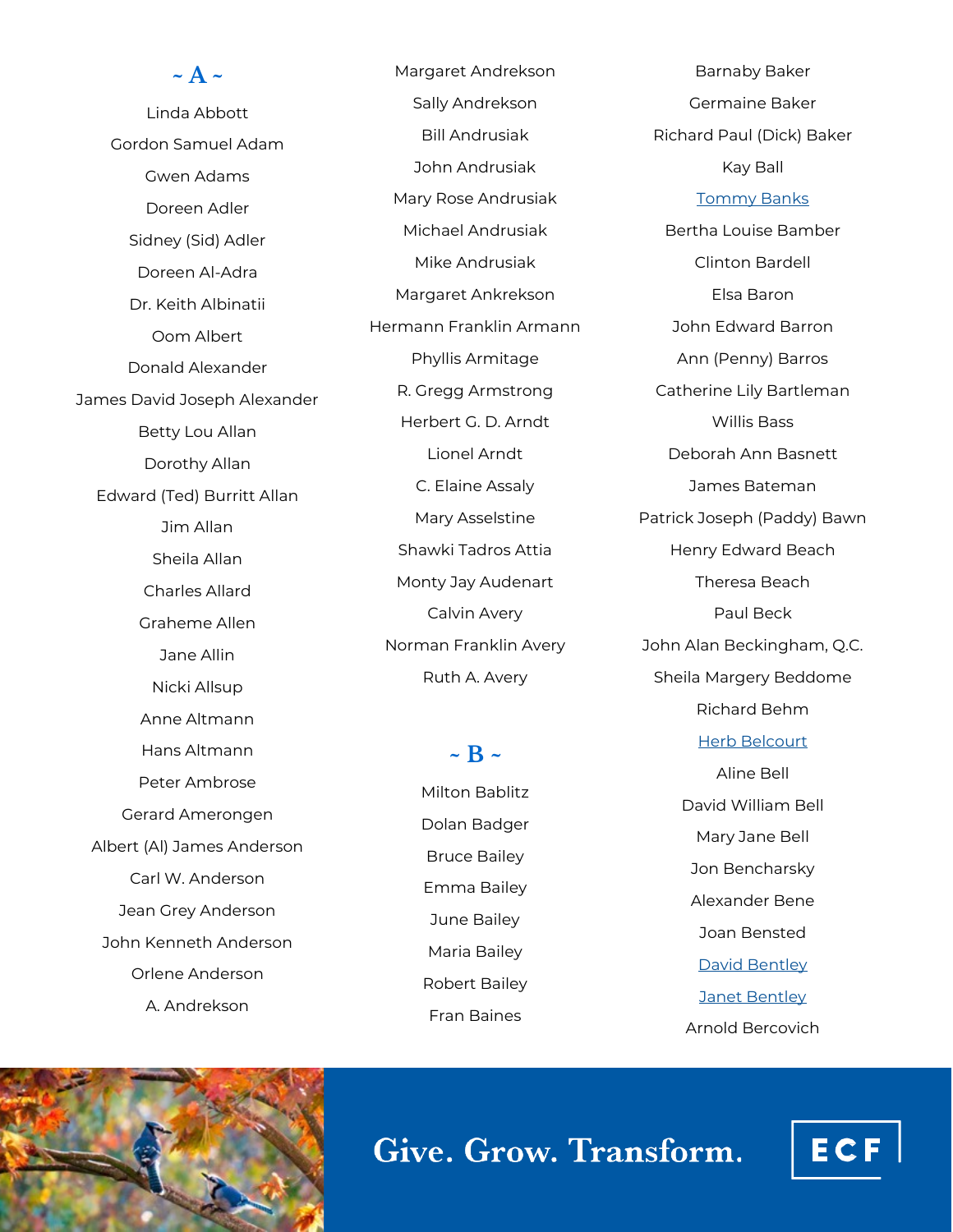David Berg Theodore Berg Bernard (Bernie) Max Berretti Roger Joseph Berube Evelyn Beuerlein [Jagjit Kour Bhatia](https://www.ecfoundation.org/funds/bhatia-jagiti-kour/) Manmeet Bhullar Jean-Marc Binette Gay Bisanz Carman Bisbee Audrey Dorothy Bishop Edward (Ted) Bishop C.W.R. Blackburn Cec Blackburn Dr. Millard Blackburn Lorena Blackwood Arnold Palin Blakey Carrie Arnold Blakey Elizabeth (Betty) Blakey Grace Margaret Blakey Frederika Bland [Roger Bland](https://www.ecfoundation.org/funds/bland-roger/) Jonathan Blanchard Minnie (Peggy) Blanchard John Anthony Blasko

Jack Boadway Einer Boberg Verona Esther Boddy Albert Bodnarchuk

Jennifer Bodner Arthur Boettcher Roland Boisvert Bert Bok Hillel Boroditsky Margaret Bosse Dr. Christian Botchway Peter R. Boucher Brian Bowers Wilbur Fee Bowker Katrysha Laura Bracco Regina (Rennie) Brack Laurette Braconnier Marie Bradshaw Elsie Alice Brady Shirley May Brauer Conrad Bray Ralph Sidney Bray Thelma T. Brayne Maurice Brenneis Christine Briggs Isabelle Brisson Dudley Bristow Ruth Bristow Robert Brockbank Sister Annata Brockman Gary Brodbent Wallace Keith Broen Leona Brose Marguerite Brothers

Harold Brose Alphonse Thomas Brosseau Cynthia Brown Joyce Brown [Beverley Browne](https://www.ecfoundation.org/funds/9426/) Dr. Philip Browne **Bruce** [Bob Bruce](https://www.ecfoundation.org/funds/26bg1234-family-fund/) Elva Bruce [Marlene Bruce](https://www.ecfoundation.org/funds/26bg1234-family-fund/) Roger Bruce Bruno & Alfriede Alan Bryan Shirley Bryson Joseph Bubel Marshall L. Buck Walter Buck Katie Buerger John James Bugera R. H. (Bob) Buker Armour Bull Barbara Burgess Kay Ardell Burnham Marlene Burnett [Anne Burrows](https://www.ecfoundation.org/funds/anne-burrows-music-foundation-endowment-fund/) Erika Busing [Diane Butcher](https://www.ecfoundation.org/funds/diane-butcher-open-door-legacy-fund/) Robert (Bob) Butler Ralph Buttner



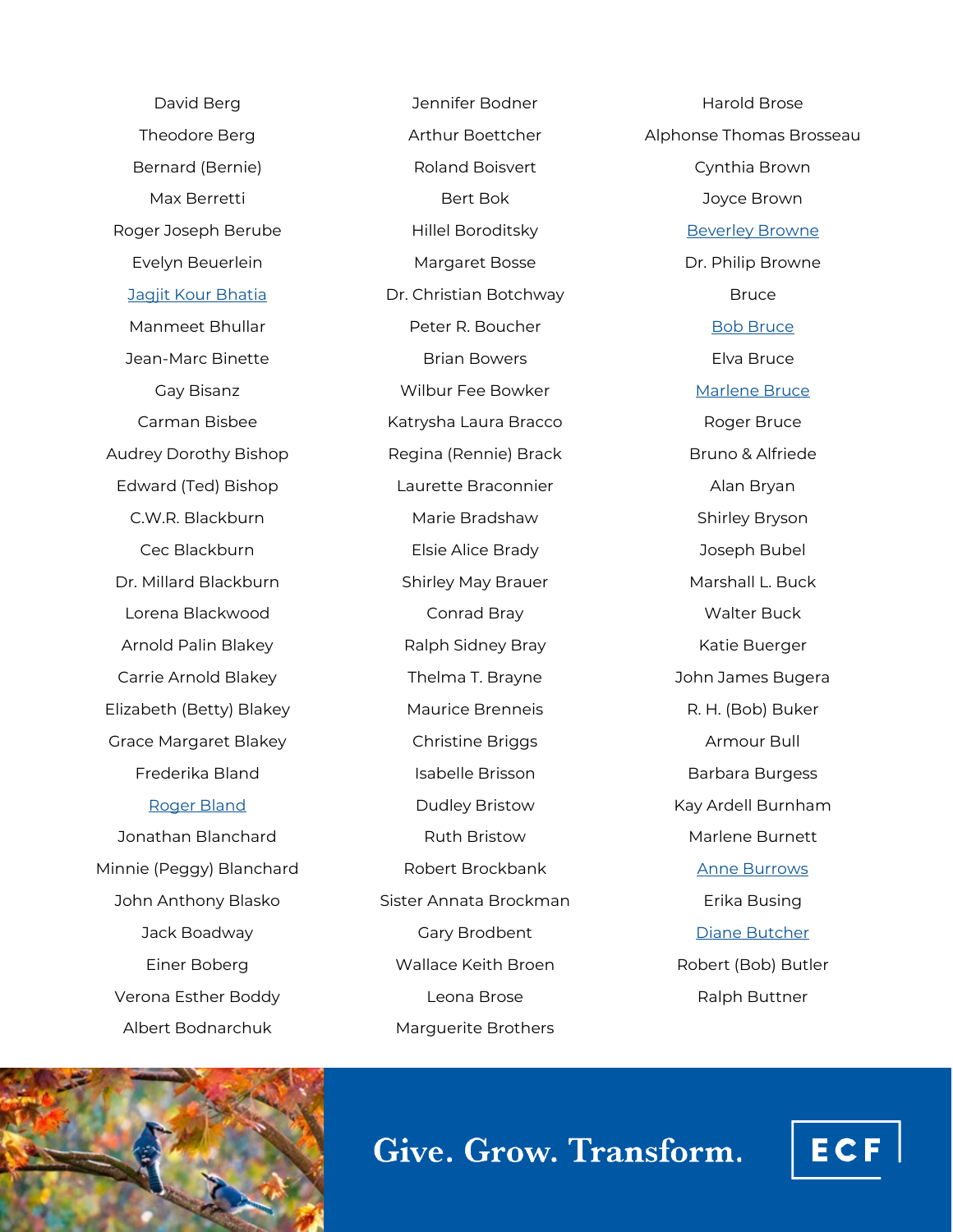### **~ C ~**

Marjorie L. Cable Drew Gibb Cahoon Johnny Todd Caine Ted Caine Mary Calder Althea Alice Cameron Gwen Cameron Albert Campbell George Walter Campbell Harry Thomas Campbell John Douglas Campbell Laurie-Anne Campbell Phoebe Campbell Stan Campbell Gil Cardinal Hector Caron Ada M. Carry William Carry Mel Cartier William (Ernie) Caskey Phyllis Cawsey Lucy Chadwick Ken Chaney Anthony "Tony" Chang Donna Chapman Dorothy Chapman Rose Chapple Irvine Joseph Charest

Marilyn Marie Paulette Charest Dr. Mark Oliver Chatenay Olga (Ollie) Check Louise Marie (Lafontaine) Chelkowski [Ross Cheriton](https://www.ecfoundation.org/funds/cheriton-william-ross/) Gerald Chernecki Sylvia Chetner Daphne Fay Chiles Tamara Chipman Joyce Choate Thomas Chong Cheryl Lynette Chopoidalo [Clarence Christensen](https://www.ecfoundation.org/funds/christensen-clarence-m/) Donna Christensen Margaret Rose Christensen Orville Chubb Frantisek Cikanek Lisa Nicole Cirka Rupert M. Clare Philip Alfred Clarke Vince Clarke Robert James Clegg Bruce Coghill Bob Colling Nancy Collinge Ray Collins Helen Fabia Collinson Theresea Margaret Comrie

David Cook Gil Cook Ian Cook John H. Cook Terry Gordon Cook Nancy Cooper [John Harper Corbett](https://www.ecfoundation.org/funds/corbett-john-harper/) Nora Corbett Robert George Hall Cormack Rick Cormier Audrey Costigan Georgina Costuros Jeanne Coutts Wes Covington Richard (Dick) Cowles [Ronald Dennis Cox](https://www.ecfoundation.org/funds/cox-ronald-dennis/) Margaret Coyne Mary Craig James Cregan Jack Cressey John Crockett Kenneth L. Crockett Robin Croteau Viola May Crozier Margaret Culley Randal (Curly) Curell Sylvia Currell Frank Curtis Karin Curtis



# Give. Grow. Transform.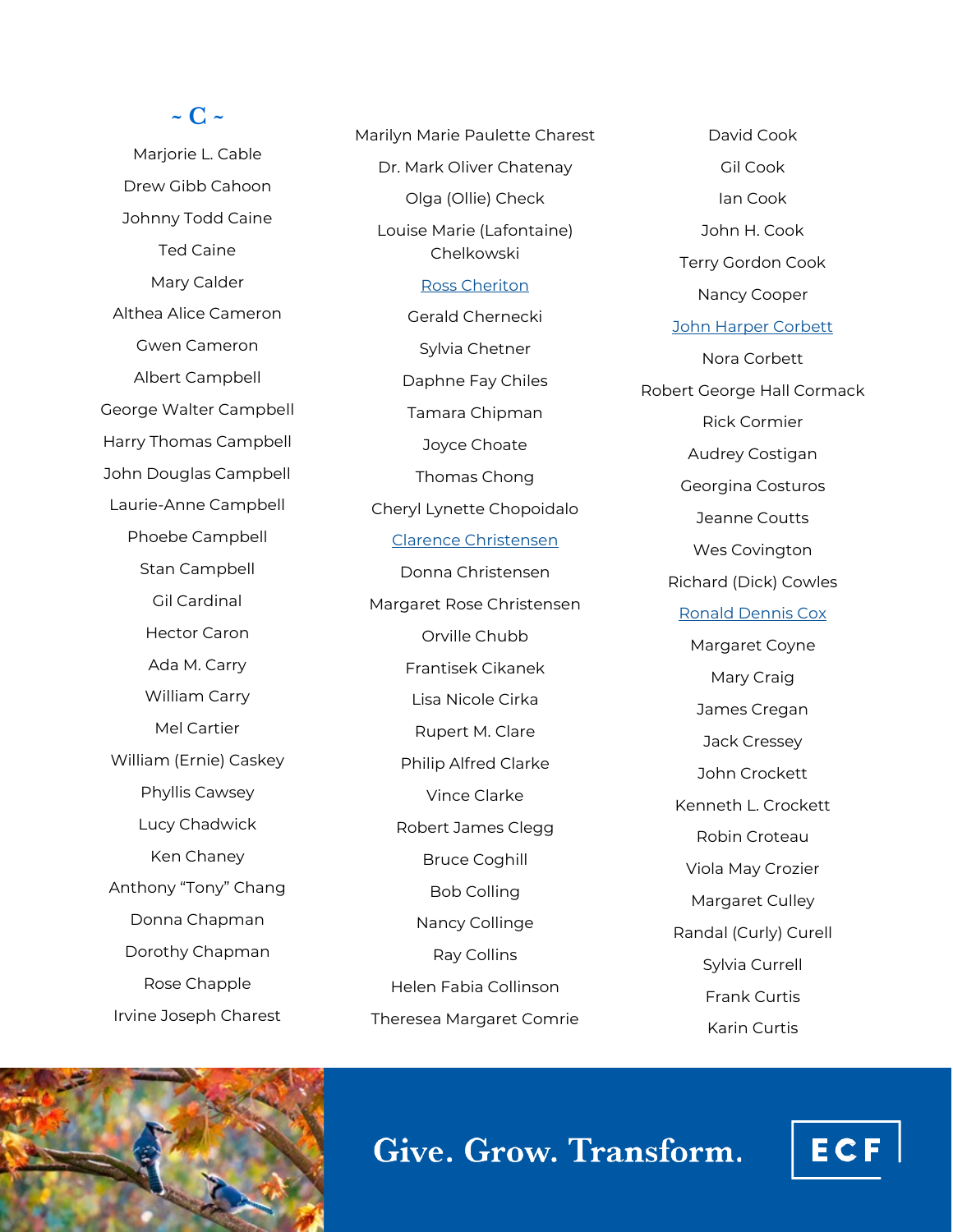#### **~ D ~**

Maria Dakkus-VanDeSande Susan Daniel Rose Danyluk Evelyn Darch Charles (Chuck) Davidson Kathleen A. Davies William S. Davies Larry James Davis Maureen Davis Verne Davis H. J. (Jock) Dawe Ronald J. Dawe Sue Dawe Barbie Dawson Dick Day John C. Day Louis Day Owen Day [Ann Dea](https://www.ecfoundation.org/funds/dea-ann/) Karen De Jong Andre Dechene [John Dean](https://www.ecfoundation.org/funds/dean-john/) Maureen Decore Josie Degoey Mary DeFerro Jessie DeJong Teylor deJong Madden DeLuca

Lindsay DeMone Janet Deneka William Deneka Stanley Dennis Aileen Dent Robert Depledge Ellen Derksen Louis Armand Desrochers Dr. Darcy Allen Dietz Jennie Diment William "Garry" Charles Diment Grace Helen Dixon

#### [Herb Dixon](https://www.ecfoundation.org/funds/herb-dixon-full-steam-ahead-award-fund/)

Vince Dixon Betty Dolby Samuel C. M. Donaghey Margaret Keith Donald Dr. David Donaldson Claudette Dorin-Burden App (Albert Michael) Dorohoy Beverly Dos Santos Winnie Dostaler Patricia Dougherty Richard (Allan) Douglas Clifford William Downey Dana Downey Frank Doyle Rachel Deans Doyle Clarence Drader Borka Dragicevic

Wanda Draginda Cahterine (Cathie) Dubie David Duchak Elise Duggan Elizabeth MacKinnon Duggan Eric M. Duggan Darcy Duncan Sally Elizabeth Dunlop Brian Dunsworth Bobby Dyde Sandy Dyde

#### $\sim$  **F**  $\sim$

Robert Edgar Sahap & Feride Edguer Donald Stewart Edwards Gail Edwards Sheila Edwards Marion Eggen Catherina (Rena) Ehnis Harold Eikeland Louise Ellis Yvonne Marie Elson Colin Emerson Donna Emery Dorothy Kathleen Emery G. A. (Gus) Engbloom Phyllis Engelberg James (Jim) Ennis



# Give. Grow. Transform.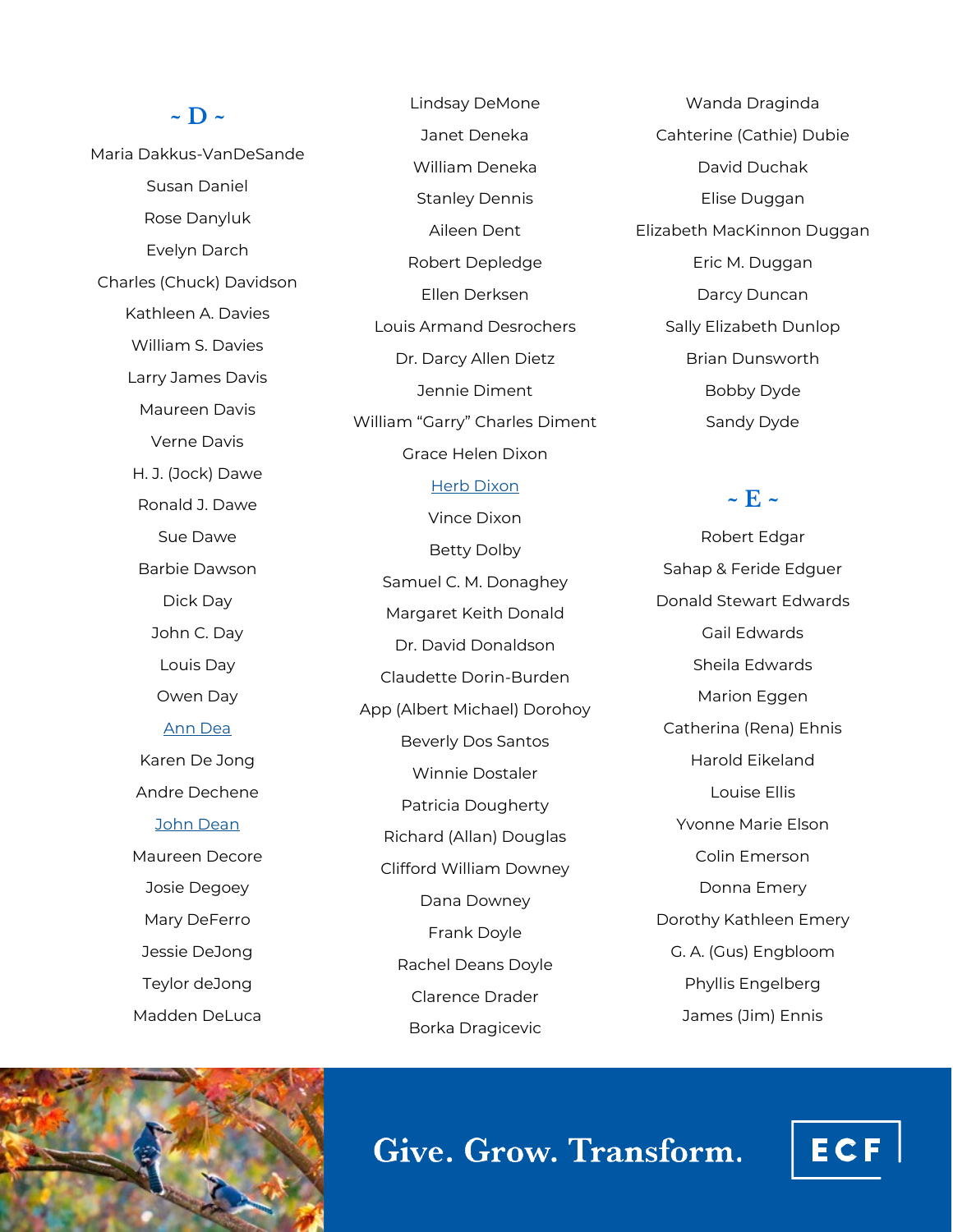#### [Pat Erickson](https://www.ecfoundation.org/funds/erickson-patricia/)

Arthur (Art) Etter Darcy Euren John Garnet Evans Keith Wayne Evans Una MacLean Evans George Oliver Evenson Jane Louise Everett

#### $\sim$  **F**  $\sim$

William Failing Paul Fairbridge Peter Fairbridge Nancy W. Fairley Hugh Falconar Betty Anne Falconer Roy Lunde Faltinson Joseph Falvo Harry Farmer Kathleen Farmer Patrick George Fedun Alan Fee Ralph Feinger Jean Felling Donald Fenna Lois Fenna Ella Fenske Gladys Ferguson

#### [Karen Ferguson](https://www.ecfoundation.org/funds/ferguson-karen-maria/)

Laura Ferguson Marlene Anne Ferguson Norman Robert Ferguson Peter Ferguson George Charles Field Harris (Gig) Field Primrose Field Ruth Florence Field Sem Frederick Field Orville Fifield Paul Antony Finch Willa Findlay [Karen Fingas](https://www.ecfoundation.org/funds/fingas-karen/) David Finkelman Jim Finks [Agnes Fisher](https://www.ecfoundation.org/funds/agnes-fisher/) Bruce Stewart Fitzsimmons Barnie Flaman Raymond G. Flanagan Benjamin (Ben) Franklin Flesher Cam Fletcher Roderick Florence Mike Fogolin Catherine Folinsbee Eldon Douglas Foote Terry Footz Colin Forbes J.H. (Rocky) Forest

Alex R. Forsyth Ella Forsyth Alec Fortier June Anne Foster Ed Foy Rita Foy William John Foy Sharon Xuefen Fran Robert Francis Agnes Frank Alvina Clara (Bornhorst) Frank Charles George Fransoo Brett Edwin Fraser Frank Fraser Fil Fraser August Frauenfeld Jonathan Freedman Cliff French [Jean Freund](https://www.ecfoundation.org/funds/freund-jean/) Andy Friderichsen Jean Friedman Donovan Frost Tanis Frost Vernon John Alexander Frost [David Fuga](https://www.ecfoundation.org/funds/david-fuga-memorial-fund/) [John Edward Fuga](https://www.ecfoundation.org/funds/david-fuga-memorial-fund/) Gregory Fuller Lawrence Funk David Funkelman



Give. Grow. Transform.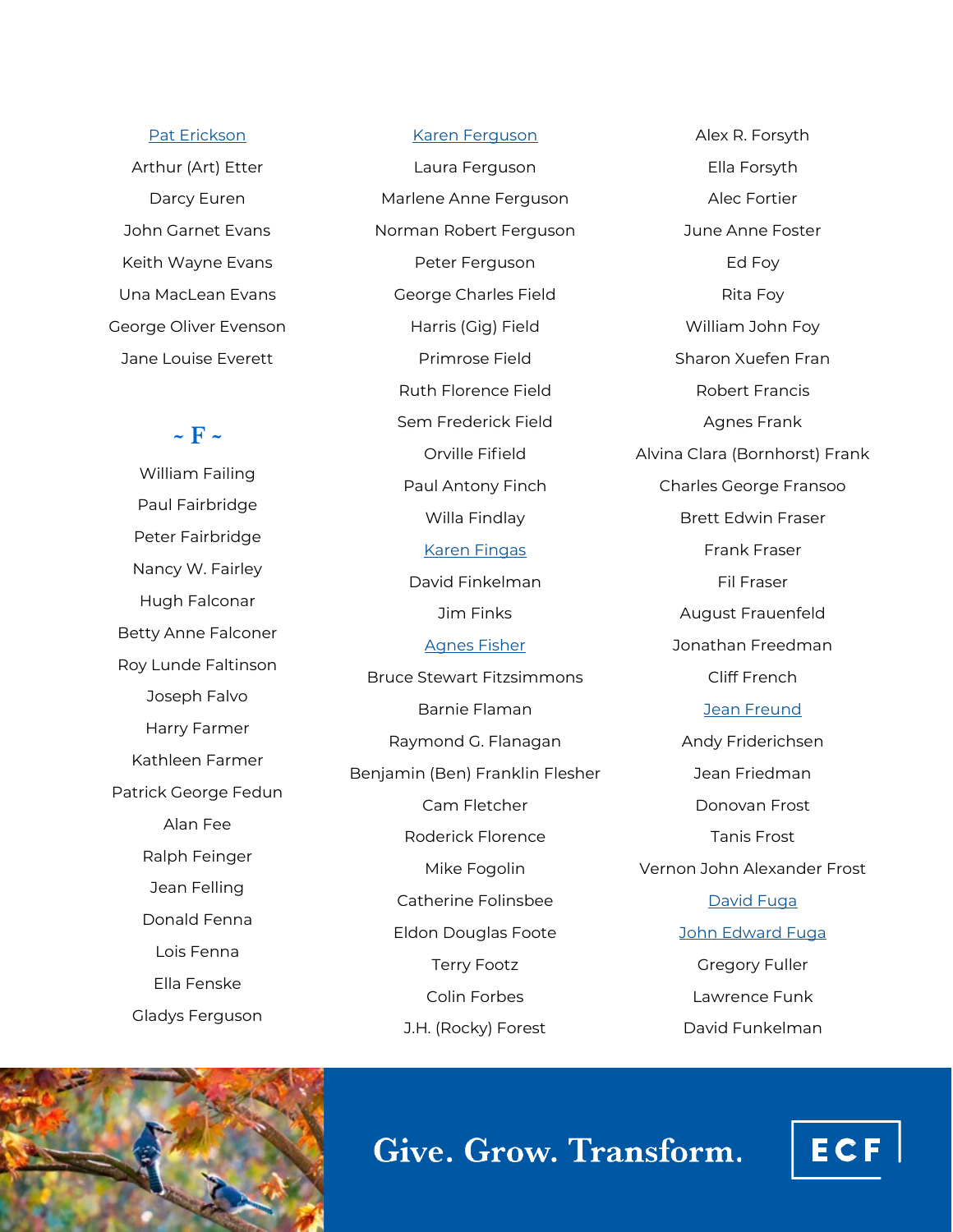#### **~ G ~**

Irene Gach Donald Vincent Gadsby Tellex Gallant Joanna Gallivan-Smith Robert G. Galloway W. Alastair Gamble Elizabeth (Mary) Gander T. Alfred Gander Kent W. Garber Vicky Garbutt Zoie Gardener [E. Jeanne Garland](https://www.ecfoundation.org/funds/garland-evelyn/) Sister Marion Garneau Stanley Gartner Isabella Garvey Patrick Gaughan Darlene Gayler Eric A. Geddes Frances Jean Geddes Martha Geinger Dallas James Gendall Martha Geinger Gosh Gibbings Dennis B. Gilboe [James Gilfillan](https://www.ecfoundation.org/funds/gilfillan-james/) John Patrick Gillese Kenneth Eldon Gillett

Aletha Joy Bourne Gilsdorf Robert R. Gilsdorf Blair Gitzel Sidney Glass Dr. Kenneth Glover John Godfrey Ronald Goede Patty Goertz Bessie Goldstick Joyce Goodall Evelyn Gooderham Ronald Macdonald Gooderham Elizabeth Goodwin Dasha Goody Jon Gordon Zachary Quinn Bennett Goretzky Gilberte Gougeon Carol A. Gouin Robert Stephen Drant Gower Marion (Francis) Gracey William John Graham Jack Grainge Edwin Gramlich Ronald Douglas Grantham Harry Gratland Paul Gratzer Elizabeth Gredley Anna Marie Greenlees Barry Greenspan Linda Griffiths

Natalka Gringas Lloyd Carl Grisdale Arthur Griswold Helen Grotski Bill Grundy Ruth Grundy Robert Guebert Erin Noelle Guthrie Ken Guthrie Lily Guthrie Jeanne Gwartney

### **~ H ~**

Mac Hackney Leonard Haddad Norman Haden Frederick Hagen Bessie Hagman Marshall Hagman Jeanne C. Haise John H. Haise Kenneth G. Haise William (Bill) Halford Frieda Haliburton Gail Hall Tom Hall Dorothy Hamar Marshall Hamar Mickey Hamar



J. R. Gilman

# Give. Grow. Transform.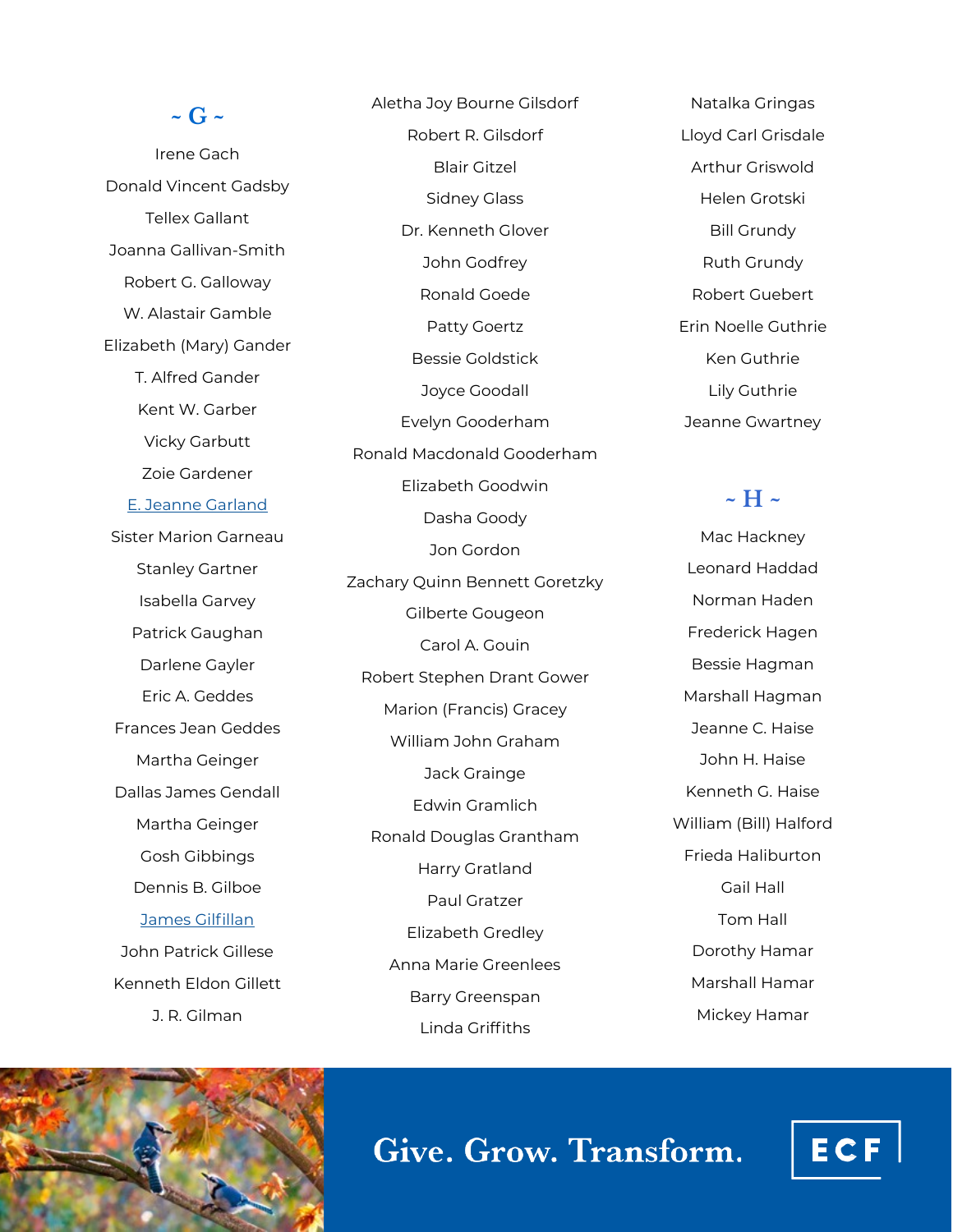[Jon Hameister](https://www.ecfoundation.org/funds/jon-hameister-ries-memorial-fund/)-Ries Alex Hamilton Judy (Wish) Hamilton Richard Hancock Alison Cathro Matthews Hankins [Gerald Hankins](https://www.ecfoundation.org/funds/hankins-gerald/) Sam Hashizaki Alice Ann Hanson Gary Hanson Mary Hanson John Haraga Lorraine Harris David Hart Donald Harvie Helen Hatch Harry Haughton Beda Havard Earle Hawkesworth Elsie Hawkesworth Alec Hawryluk Marv Hayden John A. Hays Grace Jacqueline (Jac'y) Hayter Harvey Hebb Sister Yvette Hebert Frances Hegedus Shirley Heikel Waltraut H. Hein Jackie Heitzman Alice Henbest John Hender

Arnold E. Henderson Robert Henderson Sharon Lynne Henderson Eric Stanley (Rick) Hendrickson [Jeff Hendrickson](https://www.ecfoundation.org/funds/hendrickson-jeff/) Art Henetiuk Sheila Florence Hennie Mary Henning Roy Victor Henning Freda Henr Iris Heron Peter Heron Bill Hewes Elizabeth Jane (Bettie) Hewes Adlynn E. Hewitt Frances Hicks Edna Higgins Fred H ildebrant Bob Hill Elizabeth Hill Fredrick Hill Jim Hill Dr. Norman Hill Margaret Hiller Peter W. Hochachka Alan Hodgson Audrey Hodgson Bonnie Hodgson Edward (Ted) Hole Elsie Hole Harry Hole

Lois Hole Marjorie Hole Muriel Hole Ralph King Hole William John Hollingshead Jack Holmes Rev. Arthur Holmes, DD Daniel Hone Mary Glencross (May) Hone Leni Gustava Honsaker Douglas Hope Mackenzie Hope Peggy Hope Wayne M. Hope Richard Horch William Mace Hornbeck Anna Jean Horne Dennis Horne Wilfrid Horton Clarence E. Hough James Howell Peggy Howell Thomas Howell Kay Hrudey Kate Hudson [K. Janet Hughes](https://www.ecfoundation.org/funds/hughes-kathleen/) Mary Dorothea Hughes Mary Hughes Weir Jolene Ann Hunt Dave Hunt Chris Hunter



Give. Grow. Transform.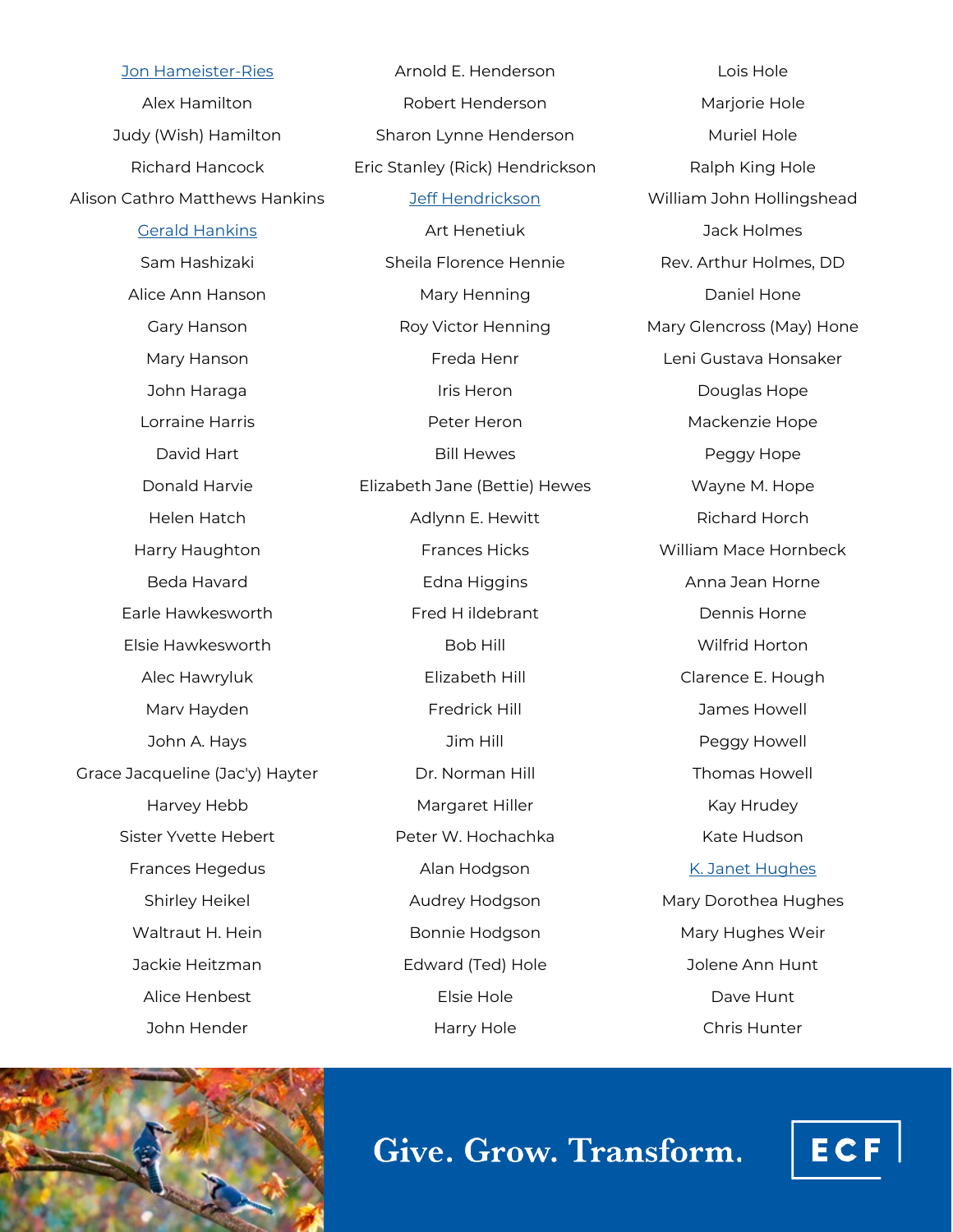Emma Marie Hunter Logan Hunter Forster Huntley Kathy Huntus Robert Hurlburt J. G. Hutcheon Drew Hutton Frank Joseph Hutton Catharinus Huyer Louis Davies Hyndman Muriel Hyndman

### $\sim$  **I**  $\sim$

George Emerson Illsley Jean Ireland Charlotte Louise Irving Howard Irving Tammy Irwin Joan Alfreda Ivany Bob Iwabuchi

## $\sim$  **J**  $\sim$ Margaret Mary Jackson-Milne Kathleen Jacobs Toivo Jacobson Tyyne Jacobson Victor Jagoldas Cyril John James Erin Loretta James Ernest James Marjorie James

Peter (Pete) Jamieson Ron Janzen Evelyn Mary Jane Jenner Jennie Knut Johansen Peter Johns Harry Johnson Jill Johnson Minnie Johnson Phyllis L. Johnson Ruth Johnson Edgar "Pal" Palmer Johnston Mohammed (Uncle Mickey) Johma Adelle Jones Jaxon Joseph [Russ Joseph](https://www.ecfoundation.org/funds/russ-joseph-memorial-fund/) [Christopher Judge](https://www.ecfoundation.org/funds/judge-chris/) Aunt Judy Jenny Jungkind May Junkin Ted Junkin Lucy H. Justik

Douglas Jamieson

Walter Kaasa Nick Steve Kachuk Ben Kaltt Shirley Kane

**~ K ~**

Mary Kaplan Emma Kartz Erna Honora Karvellas Stanley Kaufman Grace Keays Jim Kehoe Murray Kelcher Elsie May Keller John Joseph Keller Terrance Keller Bryan Kelly Robyn Kelly Ruth Kelly Annie Jeanette Kennedy Jack W. Kennedy Kian Kennedy Irmadell (Irma) Kathleen Kerr Karen Kerr Robert (Bob) Kerrison Edward Garland Kidd Violet Helen Kidd David Kilgour James Robert (Jim) Kimball Sharon Kimball [John Kimmitt](https://www.ecfoundation.org/funds/john-linda-kimmitt-family-fund/) Sophia Kinasevich Cara King Egerton King

> Elizabeth King-Farlow Harley (Bud) King Margaret King McNary



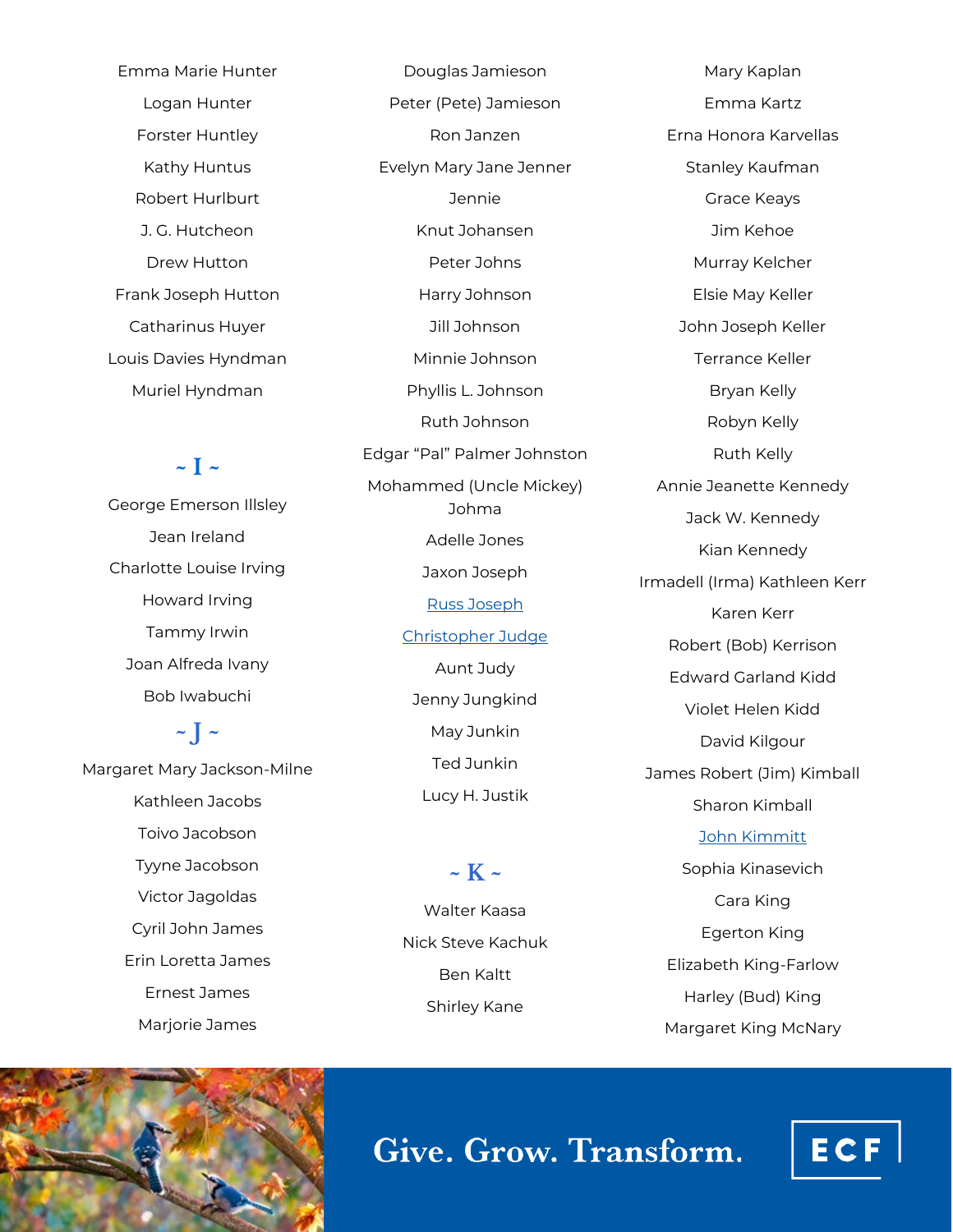Teresa King Tsung Chou King [Garth Kirkland](https://www.ecfoundation.org/funds/kirkland-garth/) Harvey Kirkland [Jason Kirkland](https://www.ecfoundation.org/funds/kirkland-jason-scott/) Morley Kirkland Rod Kirkpatrick Jane Klaray Edward Robert Klassen Jeffrey Klaus Gilda Klimek Delores Klotz Gerald Knoll Albert Stephen (Bert) Knowler Hugh Knowles Norman Elmer Koch Susan Koilpillai Johanna Kolkman Morris Kool Noel Kopinsky Isaak Kornelsen William Korol John Koroluk [Pauline Koroluk](https://www.ecfoundation.org/funds/koroluk-pauline/) Joan Kosak Reenie Koshal Helen Koshman Dawson J. Koski Jack Kotelko George Kozak Frank Kozar

Robert Kramer Henry Kranenborg Henry Kriesel Ed Kroll Jim Kruger Anne Krywiak Karin Kuester Marie Kuhn Norman Lim Kwong Helen Kyle

#### $\sim$  **I**  $\sim$

Helen G. Lachambre John J. Lachambre Oscar Lacombe William Lakey Catherine Lalonde R. W. (Bob) Lamb Rudy (Rudolphe) Foch Lamothe Ken Lane Benjamin Phillips Lang Fred H. Larson Mervin Laskin [Richard Latte](https://www.ecfoundation.org/funds/richard-latte-education-fund/) Marjorie Laughton Don Lavers Karen Lavers [Don Laverty](https://www.ecfoundation.org/funds/laverty-don/) Dan Lawton J. M. Layng

Dr. C. Spencer Lea Roy Leadbeater Dollie Leah Frank Leah Edith Leander Larry LeClair Leo LeClerc Delima Shaw Leduc Noni Lee Mathieu Lefevre Lorne Campbell Leitch Ernesto Lejano Shirley LeLacheur Ernest Dawes LeMessurier [Mary LeMessurier](https://www.ecfoundation.org/funds/lemessurier-mary/) Robert Lemieux Olga Lentz Brian Lepp William Lesick Ann Marie Letourneau [Maurice Letourneau](https://www.ecfoundation.org/funds/letourneau-maurice/) Kun-Siu Leung Clare Liden Esther Lieberman Louis Lieberman Walter Lilge Arnold Lindgren Willi Lingle Peg Linton Heidi List Ernest Alfred Lister



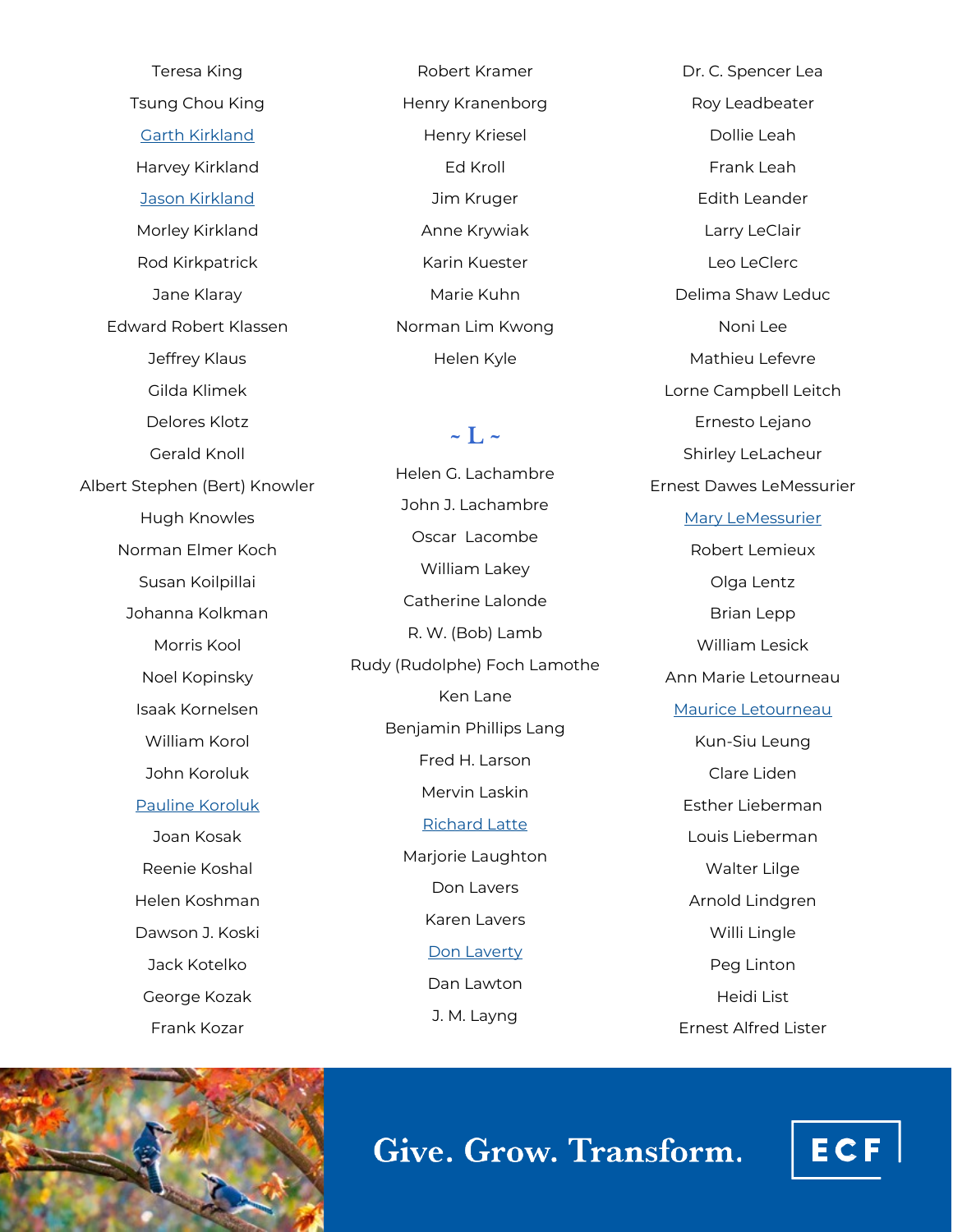Doris Listoe Ruth Dorothea Liston Dorothy Eileen Little John Scott Little J. L. Little Gilles Robert Livernois Jacqueline Lizotte William Lobay Dr. Martin Long Carol Losie Marilyn Love Victor C. Love Bruce Low [Irma Lueck](https://www.ecfoundation.org/funds/lueck-irma/) Conner Lukan Dr. George Lum-Kam Marika Luppino Muriel Lynch-Staunton

#### **~ M ~**

Donald John (Radar) MacDonald George MacDonald Hugh MacDonald Michael Donald MacDonald Tim MacDonald Dorothea Macdonnell Peter Macdonnell Beverley Ann MacLean Iva Mae MacLean Anne Mainland MacRae

[Sandy A. MacTaggart](https://www.ecfoundation.org/funds/mactaggart-sandy-a/) (Sandy) Machum Jean C. Machum Tommy Mack Hugh Charles Mackay Silvia Mackay Katherine (Kit) Bermingham Macklem David Maday Rev. Holger Nielsen Madsen Larry Madsen Florence Mahon Emil Magas Andrew & Mary Makowecki Mary (Molly) Theresa Malmberg Viviane P. (Demay) Mandin Ben Mandrusiak Alfred Mansell John Mann Christina Mansell Ronald D. Mansell Linda Manuel Frank Manzara Doreen Mandziuk Doris Louise (Belt) Marcum Esther Markwart Peter Marples Bill Marsden June Marshall William D. Marshall

Ian Peter MacSween

Fred Martel Thelma Martel Margaret (Catherine) Matheson Florence Martin Laurie Martin Milton Martin Rita Martin Mary Mason Weslyn Mather Douglas Matheson Margaret (Catherine) Matheson Robert Matheson Olaf Mattson Olga Mattson [Patricia Mattson](https://www.ecfoundation.org/funds/patricia-mattson-legacy-fund/) Douglas Maveety Neal McAllister Rosalie (Rose) McAllister Donald Gordon McArthur Andrew McBride Elizabeth McBride Ian McBride Ida McBride **Mariorie** Norma E. McCallum Ronald McCallum Gordon McCannell R. Grant McCarthy Lena Parney McClellan Donald Neil McColl Hugh McColl



# Give. Grow. Transform.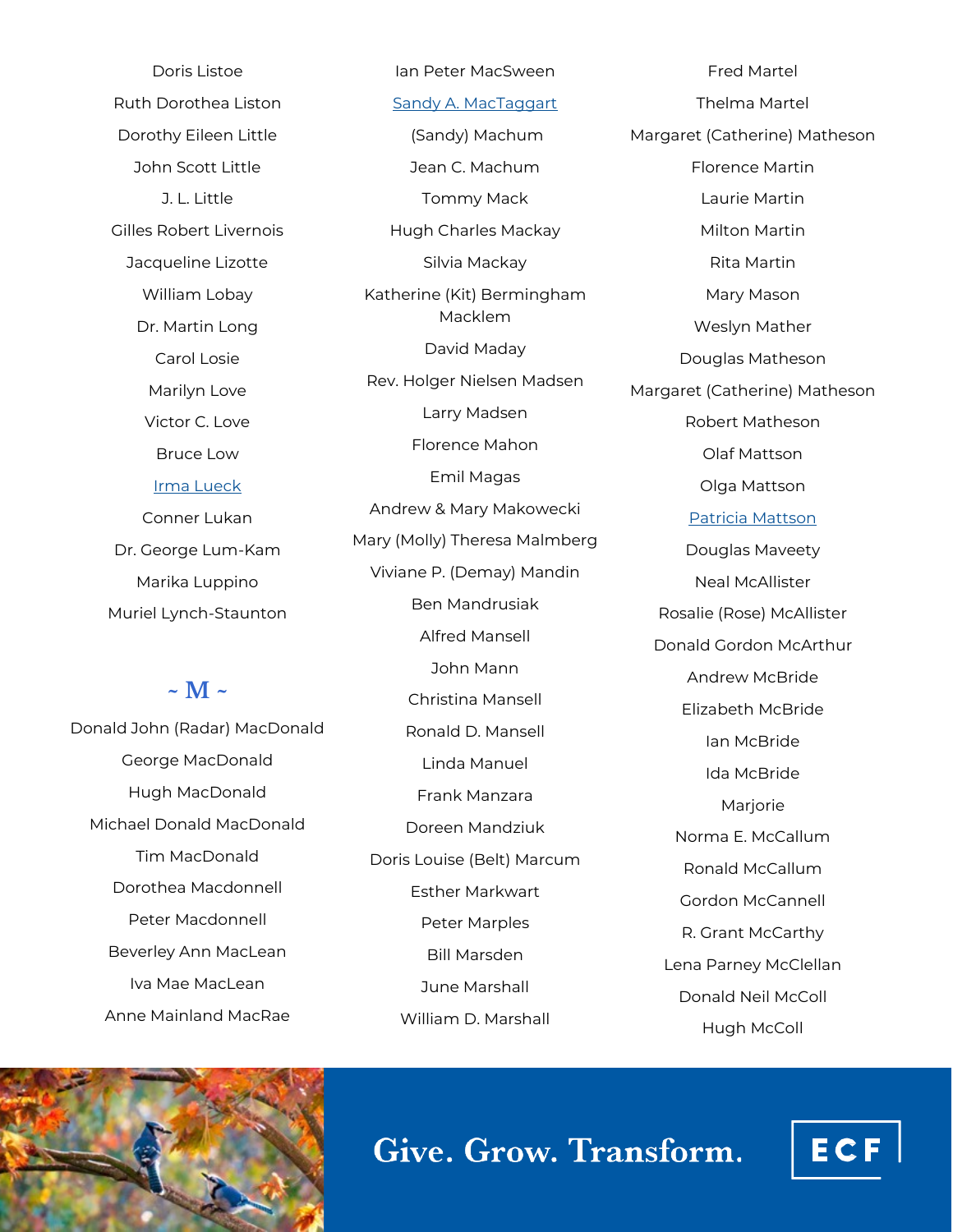Elizabeth McCoy Claire McCrea Peggy McCready Eric McCuaig David McDonald Jean McDonald Garry McDonall John Frederick McDougall W. J. (Bill) McDougall [Philip Stephen McEachern](https://www.ecfoundation.org/funds/mceachern-philip-stephen/) Shane McElhanney Roy McEvoy George Ernest McEwen Lilian McEwen Olga McGeean Kellie Gretchen McGhan-Smith Donald McGillivary Elwood McHargue Greta McKay Sherry McKibben Donald (Don) Hugh McKenzie J. K. (Ken) McKenzie Ken R. McLaren Ernest Francis McLean Lydia McLellan George McLeod Caroline McManus Erna McMillan James Floyd McMillan James McMullin [Darlene Marie McNally](https://www.ecfoundation.org/funds/mcnally-darlene/)

Edna McNally Vernon Douglas Charles McNally George McNeil Cameron William (Red) McNicoll Neil & Joan McNichol Bob McPhee A. Blair McPherson Gary McPherson Cal McRae Edith McRae Lawrence McRae Jack Taylor McReath Doreen McWhinnie Bruce Mead Harry A. Meadows Nettie Meering Peter Mehl Arlene Meldrum John Melling Jack Mellon [Ana Maria Melo](https://www.ecfoundation.org/funds/ana-maria-melo-fund/) Melvin Metke Betty Michalyshyn Arthur Milke David Miller F. S. Miller Melissa Ellen Miller Stanley Miller Tevie Miller Doug Mills Stephan Millward

Donald Milne Lorraine Ginther Milner S. Jean Milner Shelley Milner Patricia Missall Arthur Hoadley Mitchell Ruth Horton Mitchell [Marshall Mithrush](https://www.ecfoundation.org/funds/mithrush-marshall/) Orval Mix Danny Moe Quincy Moffat Shirley Moikeha Agnew Gwendolyn Moir Graham George Moir John Roman Moisey Bryan Monaghan Geof Monson Reg Monson Hugh Glen Montague Moncrieff Denise (Mimi) Montpetit Lionel Raymond Montpetit George Moonie Ron Moore Gordon Morash Agnes Morgan Francis William David (Frank) Morgan Harold Morrison Genevieve Morrow Ella Mortemore Mort Morter Fred Morton



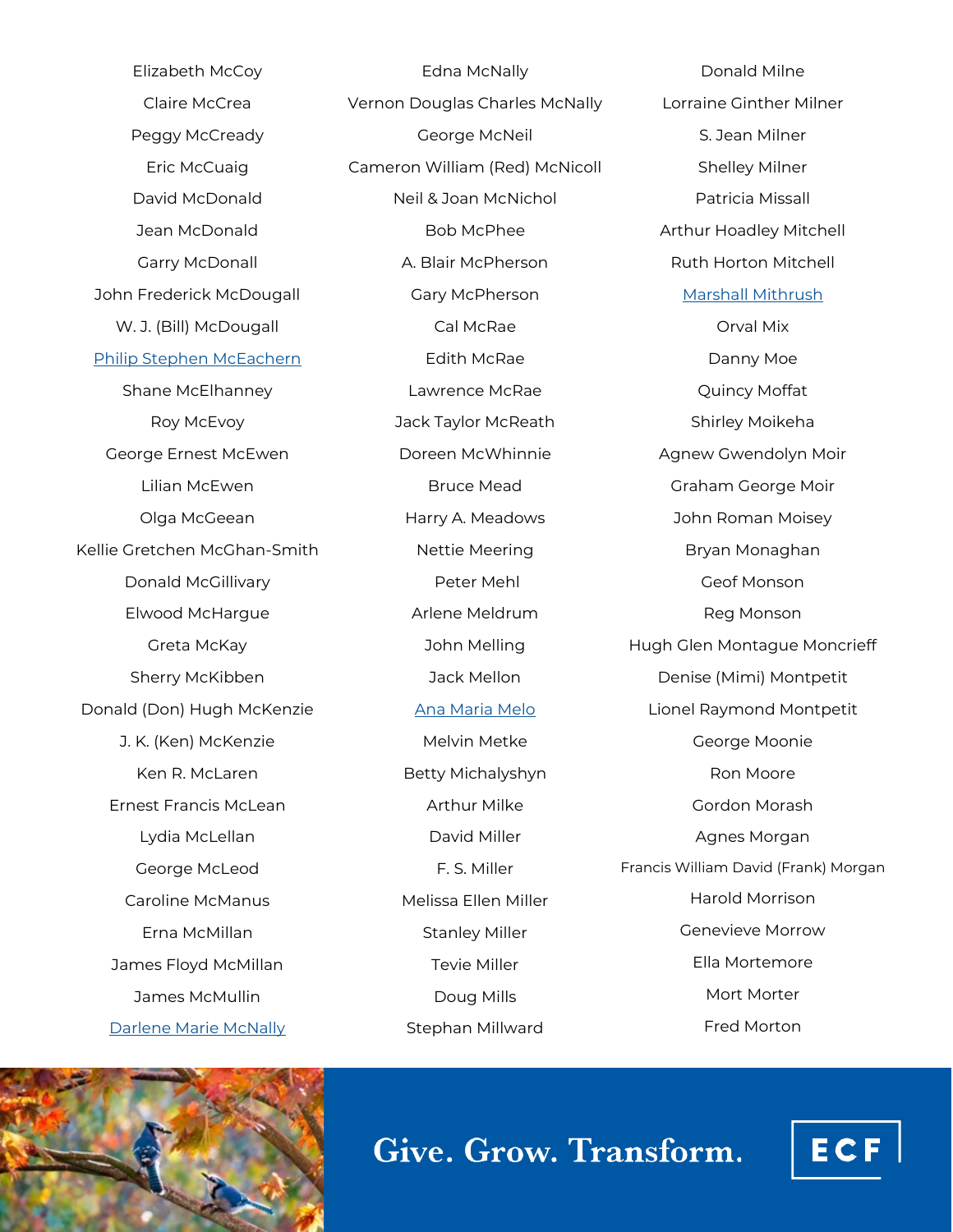Margaret Morton Blanch Margaret Moses Kathern Ann Moses George Mossman John Douglas Moulden Clifford Movold James Muller Florence Mulyk Paul Mulyk "Mum" Alfred Mundt [James MacIver Murphy](https://www.ecfoundation.org/funds/murphy-james-maciver/) Mary Anne Murphy Joyce Mustard Nick Myskiw

## **~ N ~**

Eileen Nash Harry Nash Keith Nash Paul Nashen Cheryl Anne Nattrass Lorraine Nedelec Eric Nederlof Ron Nederlof Ronald Nelsen Carrie Nelson Mark Nelson Helen Neri K. Allen Neufeld

Norm Neufeld Marion Newman Marilyn Nichols Norman Reginald Nicholson Bruce Nicolson Marilyn Nielsen Sara Nielsen Mary Hunter (Mae) Nigro John Kurt Nikel Johanne Synnove Nilsen Blair Noble Brian Noble Edward Noble Evelyn Norville Gene Norville Josephine (Joan) Nowell

## **~ O ~**

Joseph O'Brien Ailish O'Connor Anthony O'Connor Terrance O'Connor Jim O'Grady [Vern Oberg](https://www.ecfoundation.org/funds/oberg-vern/) Burton Maynard Odland Eileen Odynski William Odynski John Ogonoski Tom Olenuk Lee Edward (Bud) Olson

Lucy Grace Olynyk Celia Omell Mary Orysiuk Ernest Osborne John Elmer Oslund Arnold Ostfield Carol Otto David Otto Edward Otto

### $\sim$  **P**  $\sim$

Elizabeth Ann Pabst Judy Padua F. J. Page John Palynchuk Steve Paproski Alastair Park Katy Park Gary Parks Stephen Parlee Margaret Parsons Betty Paschen Andrew Paters James P. Patterson Ralph Patterson Helen Paull Zenon M. Pawliuk Margaret Isabel Pearce Wendy Pearce (Walker) Judith Peacocke



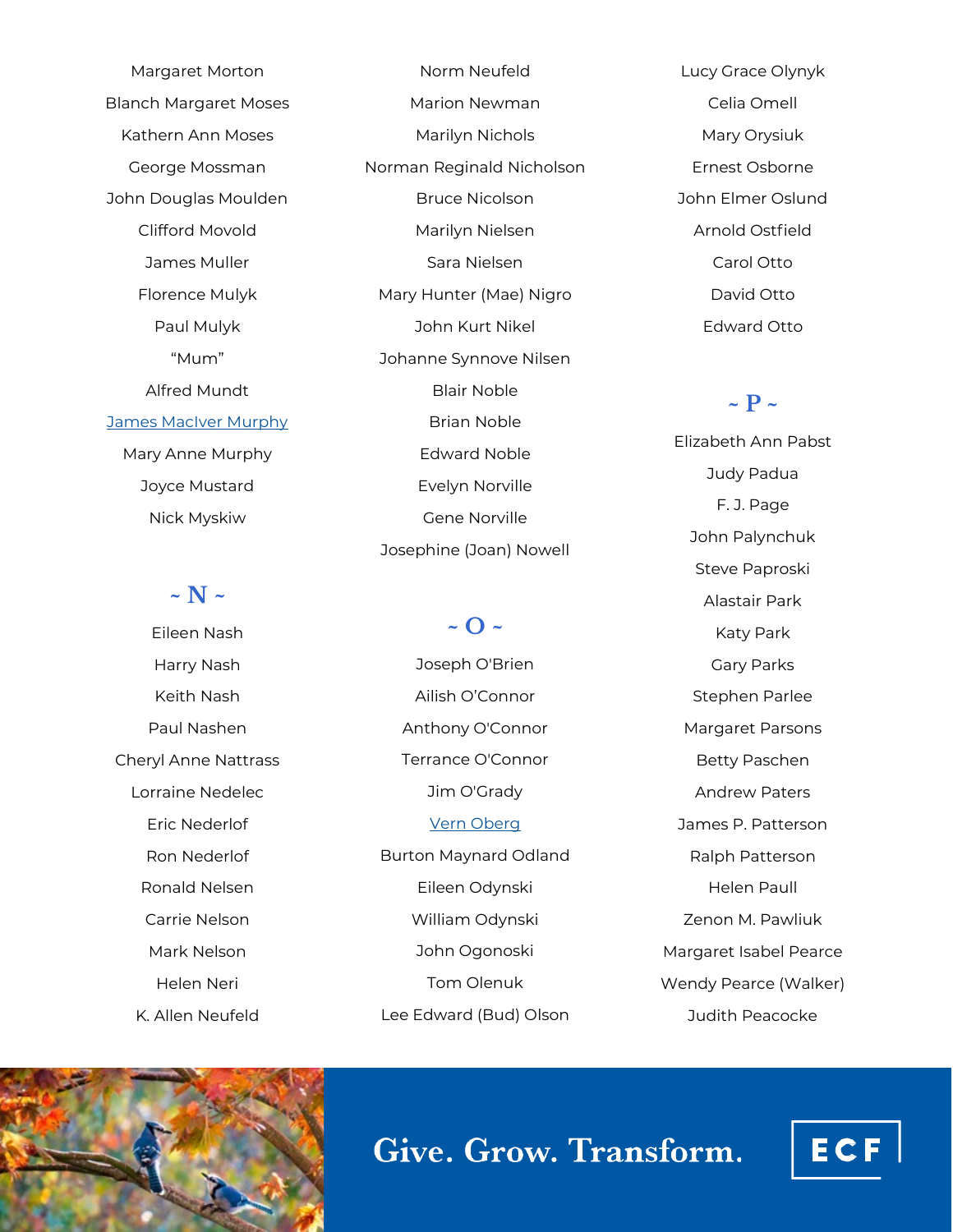Gerry Pearson Gerald & Margaret Pearson H. J. Sandy Pearson Kathleen Primrose Pearson Joan Peglau Karl Erwin Peglau Guy Pelsma Lillian Fern Pendray Antonio (Tony) Perras Charles Pereversoff Marie Jeannette (Servant) Perras Dr. Robert Perry Wes Peter Helen Peters [Roland](https://www.ecfoundation.org/funds/phare-ronald-wayne/) "Wayne" Phare Tomas Joseph Phelan Tom Picard Katherine Pillott Doris Tanner Pimm Carey Plischke Herbert Pinsent Frank Pirker Mariorie Pitfield Edith K. Place Mack Plain David Platten Lillian Platten David Plotsky

Edward Polanski Dick Polowaniuk Barbara Poole Dorothy Rae Poole George Ernest Poole John E. Poole Leslie Popowich Rem Potter Shirley Potter Terrence Potvin Donna Powell Hubert Power [Alan James Pratt](https://www.ecfoundation.org/funds/pratt-alan/) Vera Pratt Nora Prentice John Joseph Preshing [Gordon Prest](https://www.ecfoundation.org/funds/prest-gordon/) Jackson Prestwich Neil Philip Primrose [Alexander D. Pringle, Q.C](https://www.ecfoundation.org/funds/pringle-alexander-d/) Linda Provence Mario Provenzano Patti Prowse Dennis Victor Pruden Kenneth Lloyd Pudwell Frances Anita Puffer Karel Puffer Dwight Purdy Tore Purdy

Allan Purvis Clint Purvis David William Purvis John J. Purvis Leo Purvis Robert David Purvis

> **~ Q ~** Bill Quigley Jan Quigley

### **~ R ~**

[Rahim Jivanjee Rahemtulla](https://www.ecfoundation.org/funds/rahemtulla-rahim-jivanjee/) C. Bruce Ramsay Al Rasko Shirley Rayment A. F. Rayner Darry D. Read Darcy Guy Readman Lonnie Jay Renard Rosalie Rector William Rector Jim Reeve Laurie Regimbald Alex Reid Bill Reid Douglas James Rendall



John Plunkett

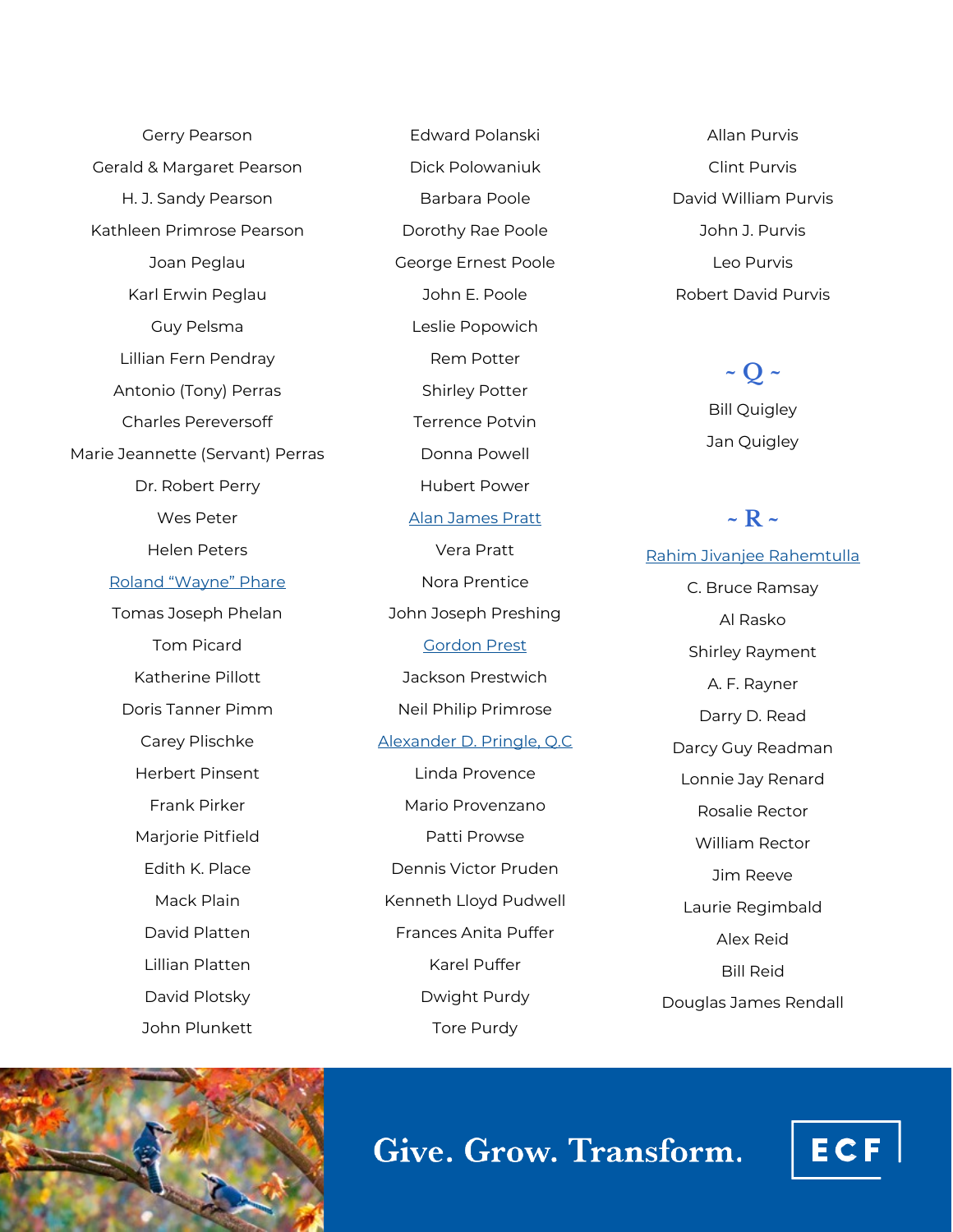Mae Rennebohm Evelyn Rennie Gordon Rennie Shirley Anne Reynolds George Richard Agar Rice Irving Marshall Rice Linda Richards Gillian Richards Vincent Bradley Richards Earl W. Richardson Ernest W. Richardson Connie Richman Janice Ried Helen Ridgeway [Geraldine Cecilia Riley](https://www.ecfoundation.org/funds/geraldine-cecilia-riley-fund/) C. A. Douglas Ringrose Douglas Ritchie G. B. Ritchie Kathleen Ritchie Martin Ritter Kelsey Robbins Al Roberge Anne Vernon Roberts Gordon Robertson Hugh Alexander Robertson Gerald Joseph Robinson June Virginia Robinson Mervyn Stewart Robinson Richard Jerold Robinson Ronald Edward Robinson Jean Roberta Robson

Michael (Mac) Rochefort Helen Alfilda Rode James Rodger Jewell Rodger Richard (Rick) Douglas Rogers Julie Rohr Sydney Blair Rombough John (Jack) Rosen Rose & Mark Rosenburger Desiree Ross John Ross Peyton Ross Ruth Ross Robert David Rosser Olav (Ole) Rostrup Tony Rowlands Gordon Rowswell Gwendoline Rowswell Christopher Roy Ethel Rusconi Janet Emiko Russell [Leona Jean Rylaarsdam](https://www.ecfoundation.org/funds/rylaarsdam-leona-jean/)

Gerald W. Sadler Lloyd Sadler [Fernanda Salinas](https://www.ecfoundation.org/funds/fernanda-salinas-sanchez-memorial-fund/)-Sanchez Laverna Jean Salloum Lena (Berday) Salloum Elizabeth Salter Pedersen

 $\sim$  S  $\sim$ 

Emil Sanden David Anthony Sandino Gismondi Shannon Elaine Sapers Iris M. Saunders Florence Isabelle Savage Donald Savard [Donna Jean Savard](https://www.ecfoundation.org/funds/savard-donna/) Jennie Sawin David Schiff Helen B. Schlosser John Lewis Schlosser [Owen Schlosser](https://www.ecfoundation.org/funds/owen-schlosser-fund/) Patricia Schlosser Lilly Schmidt Olga Schmidt Walter Schmidt Carl Schmolke Lyle Schroh Dolores Schultz Laila Schultz Werner Schulze Andrew Schwab Herta Schymizek Geraldine Scott John Scott Josef Zdzislaw Scott Shirley Scott Vicky Scott [Wally Sczebel](https://www.ecfoundation.org/funds/sczebel-wally/) Martha Seidler Shauna Seneca



Give. Grow. Transform.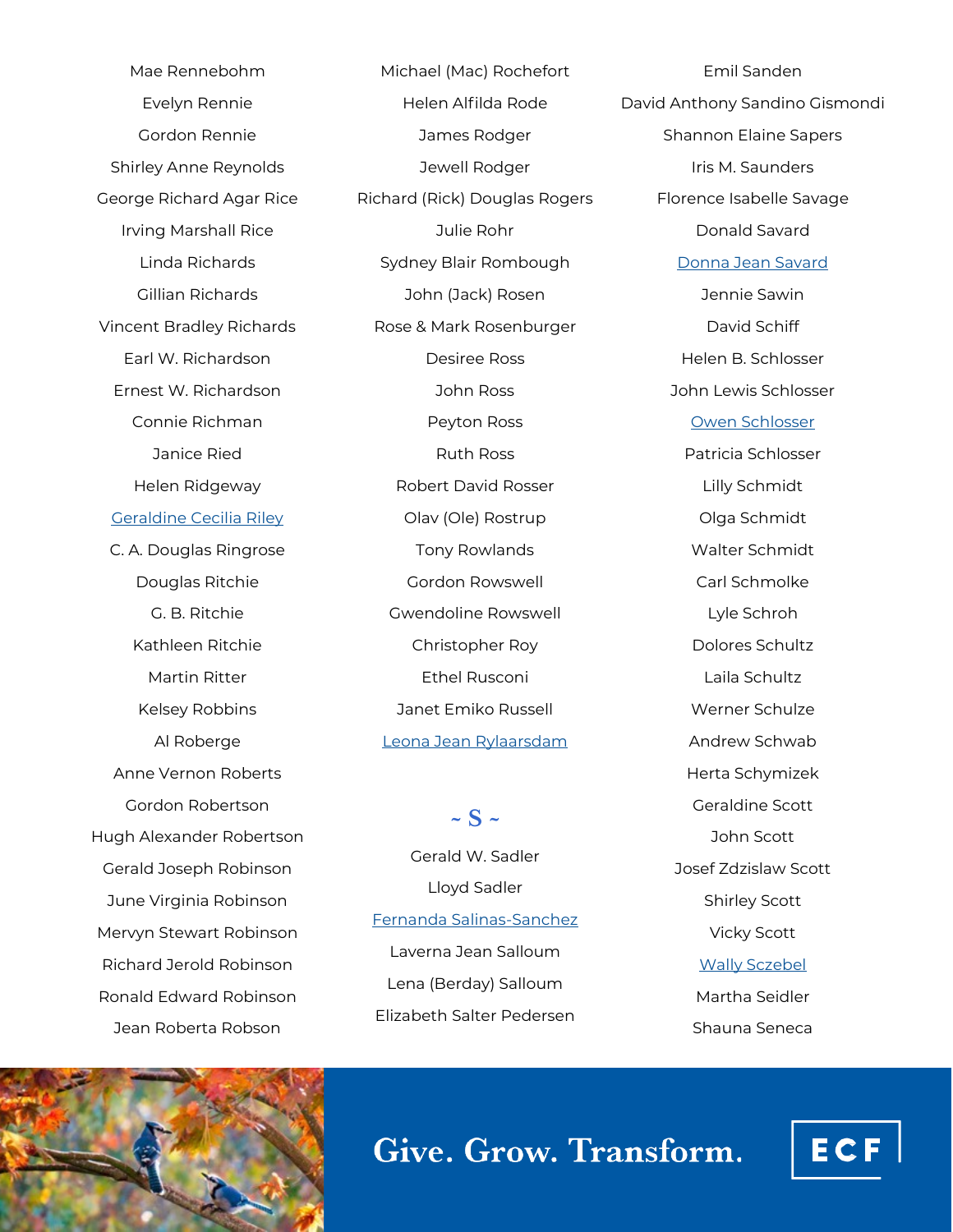Tom Shandro [Evelyn Shapka](https://www.ecfoundation.org/funds/shapka-evelyn/) John Sharpe Karen Leigh Sharpe David Shaw Emily Shaw [John Shaw](https://www.ecfoundation.org/funds/shaw-john/) Lynne Shaw Lois Lorraine Shaw Ranald Shean Vera Shean Dr. Sam Sheckter Paul Shelemey Lawrence (Larry) Donald Sheppard Karen Sheppard Ralph Major Sheppard Tony Sheppard Janet Elizabeth Shera Kimiko Shimizu George Richard Shipley Joseph H. Shoctor Phillip Shragge Maurice Shugarman Ernie Shumsky Katherine Shupenia Dr. Kenneth Shwaluk Donald Siegel Elizabeth (McDonald) Siegel Ernie Siegel David Robert Simmonds

Margaret Simonson Edward Lee Simpson Keith Scott Sinclair Millie Singer Lavinia Singh Bob Skaggs Macneil Skinner Walter Skitsko Elsie Skulsky Eugene Skulsky John Skulsky Myrtle Slack Norma Slater June Slator Eric John Slatter Yvonne S. Slatter Gertrude Slavik Robert Slavik Jack Slobodan John William Slupsky Charles Smith Douglas Elstow Smith Elizabeth Smith Gordon Henry Smith Kenneth William Smith Norman Bailey Smith Vernor Winfield MacBriare Smith Robert (Bob) William Sneddon Don Snider Gladys Edith Soderquist Prem Sood

Dan Sorochan Stephen Sovis Dr. Helmut Spenst Dot Spooner Martin Spoor Garry Victor Spotowski Walter Howard Sprague Brian Jessop Sproule Marnie Sproule Terry Alan Stagg Betty Stanhope-Cole Linda Ann Stanier Andrew (Andy) Stanley Donald Russell Stanley Florence Stanley Greta Stanley Bernard D. Stanton Sean Halley Stanton Audrey Staples Don Starrett Annie Stasiw Harry Stasiw Audrey Stechynsky George Stefaniuk Joyce & Metro Stefaniuk Brian Steilo Evelyn Steinbach Werner Stevens Doris Stewart Mary Bell Stewart Neil Burton Stewart



Give. Grow. Transform.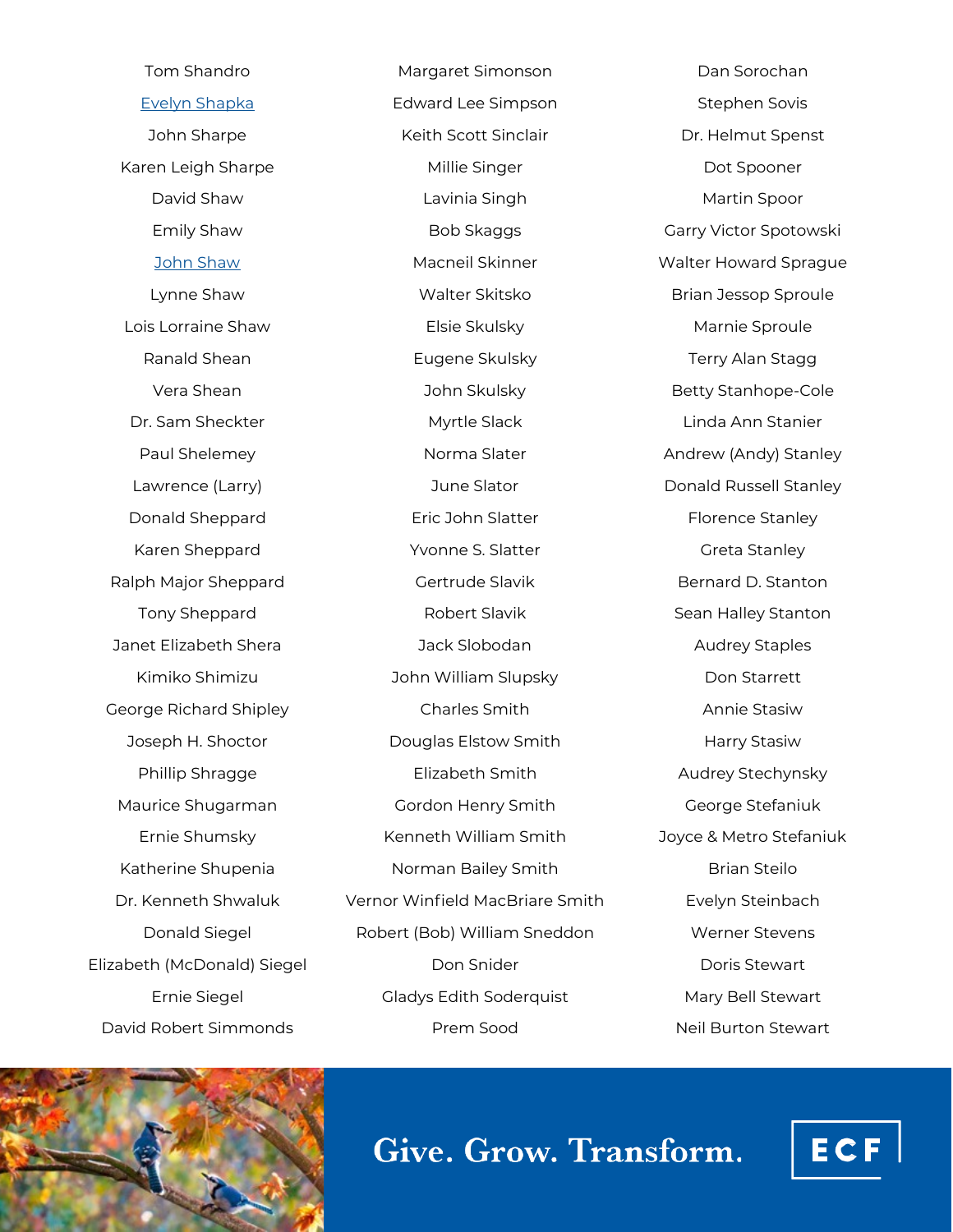Sally Elizabeth Smith Stewart Virginia Stikeman Dr. Shirley Stinson Ann Stobbe Robert (Bob) Stollery Shirley Stollery Glenda Stonehoker Harold George Street John Romeo Stroppa Yvette Stroppa Herbert A. Strum Dorothy Stuart Rockwood Russell W. Stuparek Edith W. Summers Jake Superstein Ben H. Sutherland Bill Sutherland Tom Sutherland Robert Swanson Dr. William Swanson Stephanie Sych Barbara SykesTeen Syme

## $\sim$  T  $\sim$

Mary Taciuk Barb Tarbox Bob Tarr Kathleen Tartre Alexander William Taylor

Ron Taylor Sophie Taylor Wayne Evan Taylor Teri Taylor-Tunski Mario Tedeschini Age ten Brink Trientje tenBrink Hazel Teskey Hilde Anna Thede Peter Thede David Thomas Frances Thomas Donald Lloyd Thompson Winnifred Thompson Shirley Thomson Walter Thomson William Grahame Thomson Chic Thorssen Steven Tinkler Thomas Maurice Tinkler JoAnn Toffenallo Ed Tomlinson Gary Tonhouser Gordon Topma Stanley Edward Topping Peter Torp Ken Torrance Sheila Toshach Paul Toth

[Janson Towers](https://www.ecfoundation.org/funds/janson-towers-gift-fund/)

#### [Kaelan William Traub](https://www.ecfoundation.org/funds/kaelan-william-traub-memorial-fund/)

Brian Travers Dorothy Triffo Norma Trussler Helen Tulloch Leslie Turnbull Clementine Turner Robert W. Turner Bernard Turgeon Berthold William Tutschek

### **~ U ~**

Roland Ulmer Claudia Umrysh Lillian Unland Maureen Unwin [Norm Usiskin](https://www.ecfoundation.org/funds/norm-usiskin-memorial-fund/)

### $\sim$  V  $\sim$

Perley Vail Valentina Mary Florence Van Camp Bryce Van Dusen Florrie Van Dusen Margaret Van Dusen Ruth Van Dusen Wes Van Dusen Leonard Van Ooyen

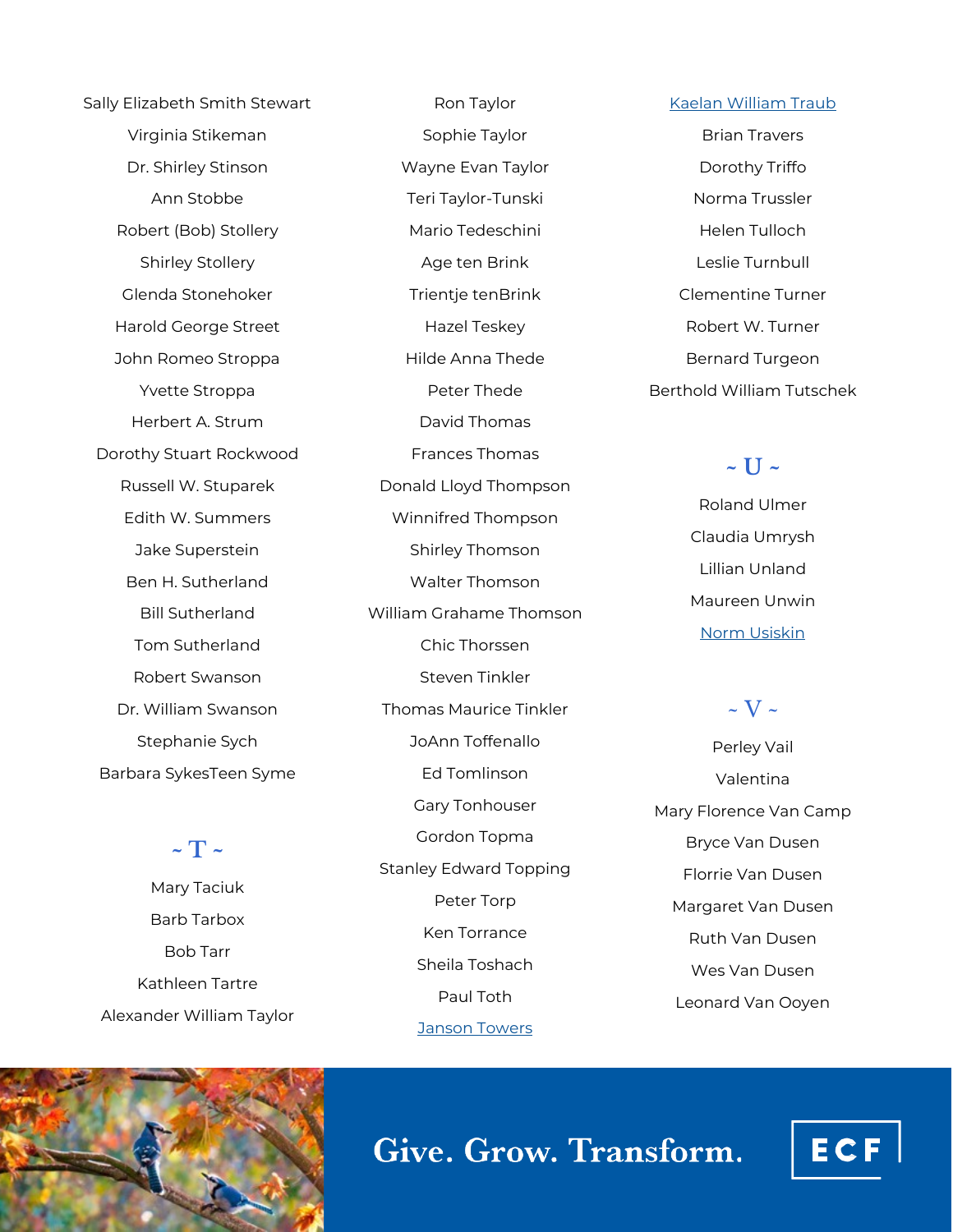Maury Van Vliet Virginia Van Vliet Jannettje (Jenny) Vanhoorn Sherry Vetter Jennie Visser Milena Vojnovic

### **~ W ~**

Stephen Wack John Eves Wade Ian Scott Wakefield Anne Walhovd Marjorie Bradley Wallace [Lindsay Walker](https://www.ecfoundation.org/funds/lindsay-walker-quality-of-life-fund/) Louis Walker Dora Walsh Gertrude Walsh [Kaitlyn Marie Walsh](https://www.ecfoundation.org/funds/kaitlyn-walsh-memorial-fund/) [Karen Sheppard Walsh](https://www.ecfoundation.org/funds/sheppard-walsh-karen/) Jack Wampler Hellen Wanchulak Bob Ward Diane Warms Roy Warner Murray Cannon Warren Zenon Wasarab Ivan Watson June Watson

[Jack Watson](https://www.ecfoundation.org/funds/watson-jack/) [Marjorie Watson](https://www.ecfoundation.org/funds/watson-marjorie/) Walter Roland (Roy) Watson David Lloyd Waywitka Nancy Ann Weaver Ken Webb Nora Wedd Inez Louise Weicker Tom & Bernice Weidenhamer Alexander Weir Christine Weir William Weir Marie Nelson Weisler John Wells Joan M. Wensel Margaret Wensink Mel Wensink Jens David Wenzel Ron C. Wesley Wanda Wetterburg John MacLean Whidden Rhiannon White Victor White Edsel Wickstrom Margaret Elizabeth Wiffen Gregoria (Ria) Wild Bernie Wilde Stephen Wildfang Carolyn Barton Brintnell Wilkin

Robert L. Wilkin C. B. (Dick) Wilkins Frances "Billie" Wilkins Jerry James Wilkinson Roy Augustus Willard Willi Gertrude Williams Glynn William Jean Williams Reagan William D. Munro Williamson G. Leslie Williamson Joan W. Willson Eileen Wilson Elizabeth Wilson John Wilson Lloyd Evans Wilson Mary Roberta Wilson Ramona Wilson [Dave Winfield](https://www.ecfoundation.org/funds/in-memory-of-dave-winfield/) Donald Winget Francis George Winspear Harriet Snowball Winspear Jeffrey Winspear Ernie Wirtanen Jennifer Wolfe Annie Wolff James Wolff Lorraine Wolff



# Give. Grow. Transform.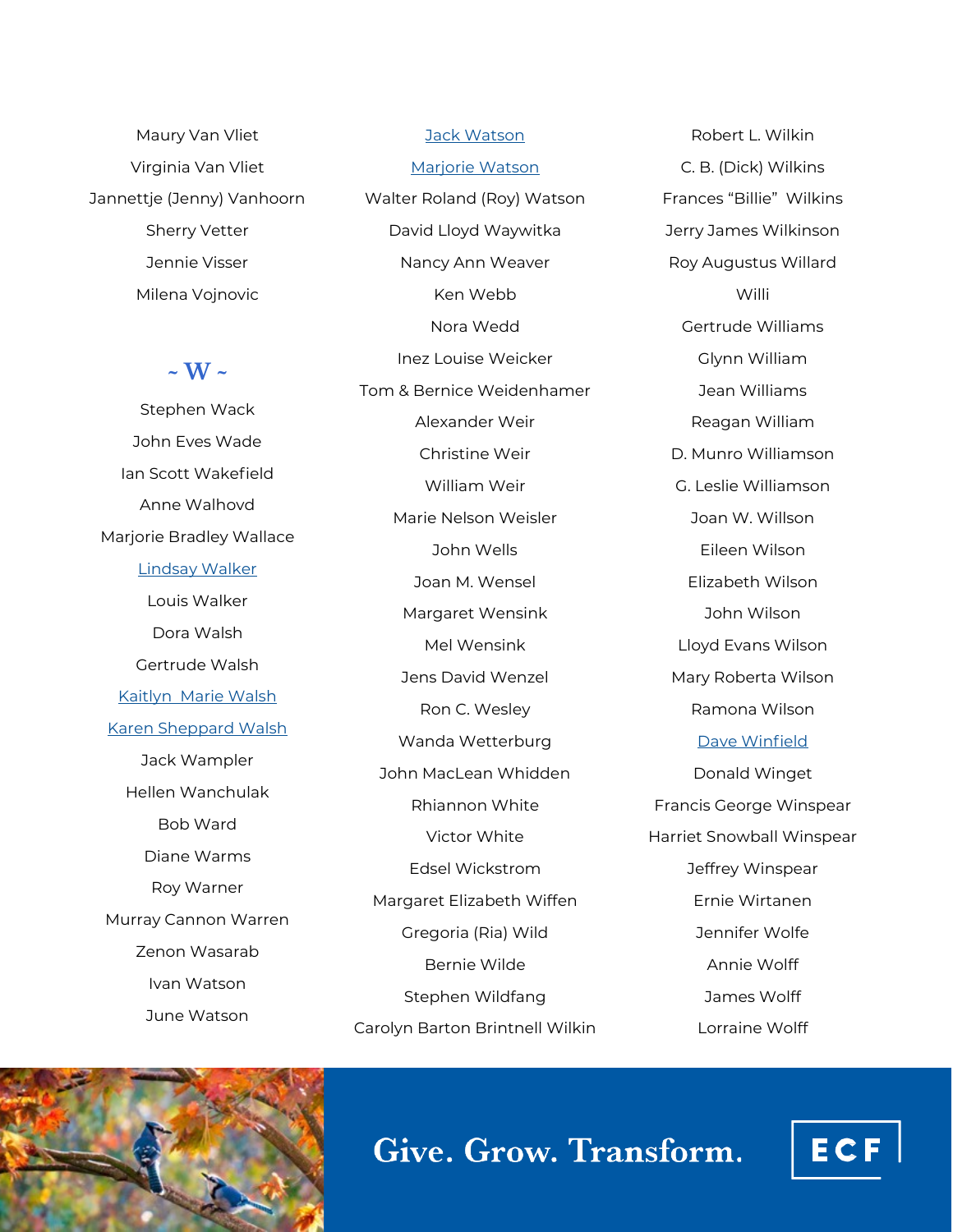Paul Wolff Justin J. Wong [Siu Sik Wong](https://www.ecfoundation.org/funds/wong-siu-sik/) Wah Wong Alta Wood Bernard Wood Elder Jerry Wood M. G. (Gaye) Woods Paul Workman [F. Garth Worthington](https://www.ecfoundation.org/funds/worthington-garth/) Nick Woywitka Joan Wragg Shirley Elizabeth Wright [Hugh Wyatt](https://www.ecfoundation.org/funds/wyatt-hugh/) Max Wyman Agnes Dickson Wynn Gordon K. Wynn Constable David Wynn

**~ X ~** Shufang Xu

**~ Y ~**

Betty Yorath Gerald Youell [Gay Young](https://www.ecfoundation.org/funds/young-gay/) Irma Young John Young [Olivia Young](https://www.ecfoundation.org/funds/young-olivia/) William (Bill) Young Randy Yuen Dun Yuen -Yee

 $\sim Z \sim$ 

Miriam Zahl Zaida Elsa Zdebiak Margaret Zeidler Patricia Barbara Zolf [Shannon Carol Zwicker](https://www.ecfoundation.org/funds/zwicker-shannon/)

Bailey Bart Bomber Allsup Boston Perkins Buddy Cheesie Ferguson Credit Dagmar Kerr **[Dash](https://www.ecfoundation.org/funds/the-dash-fund/)** Effie Stumpf -Allen Fluffy Gizmo Stumpf -Allen Liddell Family Dog Lucas III Mitzi Mookie Ott Moxie Chiasson Ms. Purrkins & Cleo Murphy Djurfors My Dog Charlie Nikki Stumpf -Allen Porky Puss Ferguson Sophie Ferguson Toulouse

**~ Pets ~**